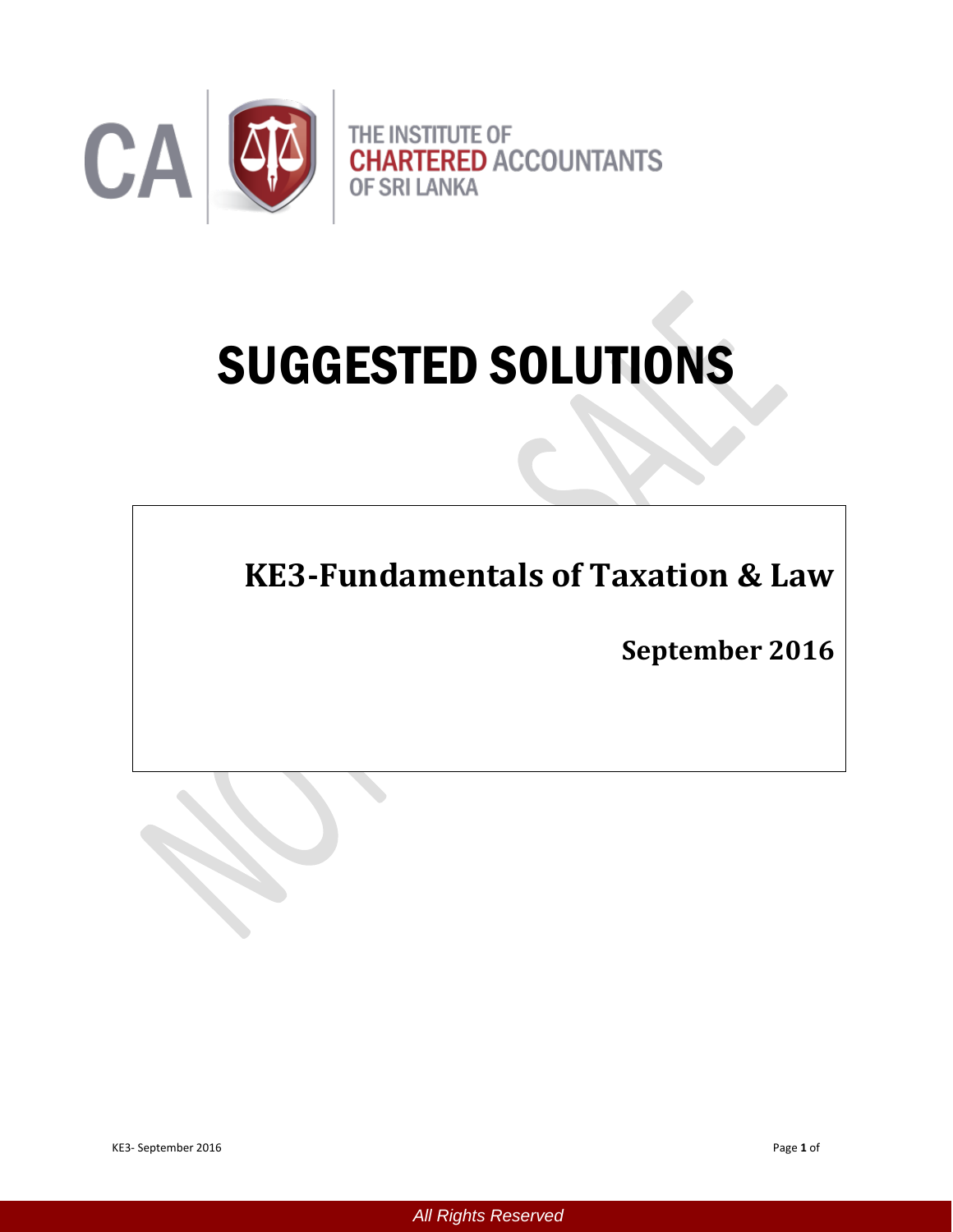# பகுதி A வரியியல்

# $n$ ரிவு  $01$

#### விடை 01

1.1

கற்கை வெளிப்பா $f<sub>B</sub>: 3.1.2$ 

கம்பனியொன்று வாடகை, வட்டி, பங்கிலாபம் மற்றும் வியாபாரம் ஆகிய மூலங்களிலிருந்தான சட்டநியதி வருமானத்தினை கணித்தலில் (கம்பனிக்கு இடையிலான ஊடுசெயல்களுக்கான செய்மையாக்கங்கள் தவிர) பிரயோகிக்கும் குறிப்பான செம்மையாக்கங்களை விபரித்தல்.

# சரியான விடை  $B$

## 1.2

கற்கை வெளிப்பா $f<sub>B</sub>$ : 5.1.4 வரிச் செலுத்துகைக்கும், திரட்டுகளை சமா்ப்பிப்பதற்கும் உரிய திகதிகளை விபரித்தல்.  $\epsilon$ ரியான விடை  $A$ 

# 1.3

கற்கை வெளிப்பா $f_5$  :  $3.1.5$ சிறிய அல்லது நடுத்தர அளவிலான கம்பனியொன்றின் மொத்த வருமானவரிப் பரிப்பு மற்றும் செலுத்தவேண்டிய வருமான வரி ஆகியவற்றை கணித்தல்.

# $\epsilon$ ரியான விடை  $A$

1.4

கற்கை வெளிப்பா $f<sub>B</sub>$ : 5.2.1 சிறிய அல்லது நடுத்தர அளவிலான கம்பனியொன்றிற்கு NBT யின் பிரயோகம் மற்றும் பதிவு செய்தலுக்கபன விலக்கெல்லை ஆகியவற்றை விபரித்தல். சரியான விடை **B** 

1.5

கற்கை வெளிப்பா $f_5$ : 1.2.2 வரியீட்டுத் தொழிற்பாடுகளும் தத்துவங்களும் சரியான விடை C

மொத்தம் 10 புள்ளிகள்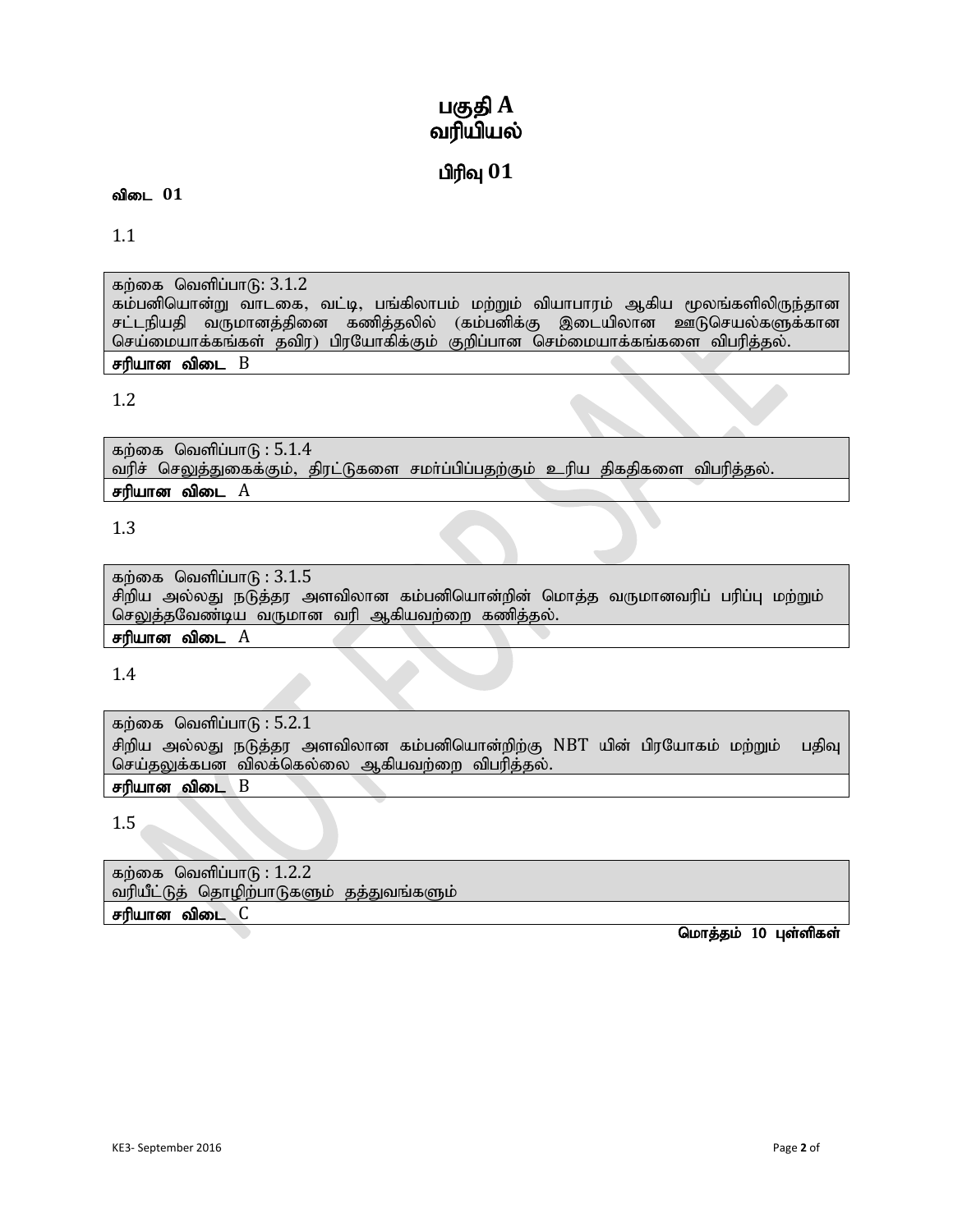#### 2.1

கற்கை வெளிப்பா $f<sub>B</sub>$ : 2.1.3.

நபர் (person), வரிமதிப்பாண்டு (year of assessment) இலாப மற்றும், மூலங்கள் (sources of profits & income) மற்றும் வதிவிட நியதி (residence rule) ஆகிய பதங்களின் கருத்துக்களை விபரித்தல். எந்தவொரு வரி மதிப்பாண்டிலும் ஒரு தனிநபர் அவரே 183 நாட்களுக்கு அதிகமான நாட்கள்இலங்கையில் இருந்தால்.

#### 2.2

| கற்கை வெளிப்பா $(6:3.1.4)$<br>சிறிய அல்லது நடுத்தர அளவிலான கம்பனியொன்றின் மொத்த வருமானவரிப் பரிப்பு மற்றும்<br>செலுத்தவேண்டிய வருமான வரி ஆகியவற்றை கணித்தல . |         |
|--------------------------------------------------------------------------------------------------------------------------------------------------------------|---------|
|                                                                                                                                                              |         |
| வரிவிதி வருமானம்                                                                                                                                             | 450,000 |
| வுரி வீதம்                                                                                                                                                   | 12%     |
| மொத்த வரிப்பரிப்பு                                                                                                                                           | 54,000  |
| கழி: வரிக்  கழிப்பனவுகள்                                                                                                                                     |         |
| சேமிப்புக் கணக்குக் கொடுப்பனவுகள்                                                                                                                            | 40,000  |
| முன்கொண்டுவரப்பட்ட ESC                                                                                                                                       | 10,000  |
| செலுத்தவேண்டிய மிகுதி வரி                                                                                                                                    | 4,000   |

2.3

கற்கை வெளிப்பா $f_5$ :  $4.1.2$ ஒத்திசையாமைக்கான (non-compliance) தொடர் விளைவுகளை கூறுதல் தண்டம் விதிக்கப்படும், மதிப்பிடப்பட்ட வரிமதிப்பீடு வழங்கப்படும் நீதிமன்றில் வழக்கு தாக்கல் செய்யப்படலாம்

# 2.4

| கற்கை வெளிப்பாடு : $4.5.1$                                                                    |
|-----------------------------------------------------------------------------------------------|
| பிடித்துவைத்தல் வரித் திட்டத்தின் அம்சங்கள் (பணிப்பாளர் கட்டணம், வட்டி, பங்கிலாபம், மாணிக்கக் |
| கற்களை ஏலவிற்பனையில் விற்றல், லொத்தர் மற்றும் ஏனைய பரிசுகள் மீதான WHT)<br>மற்றும்             |
| பொருத்தமான இடத்து வரிக் கழிப்பனவுகள்                                                          |
| PAYE பரிப்பு $420,000/0.84$ (1 புள்ளி) = 500,000                                              |
| $500,000 - 420,000 = 80,000$                                                                  |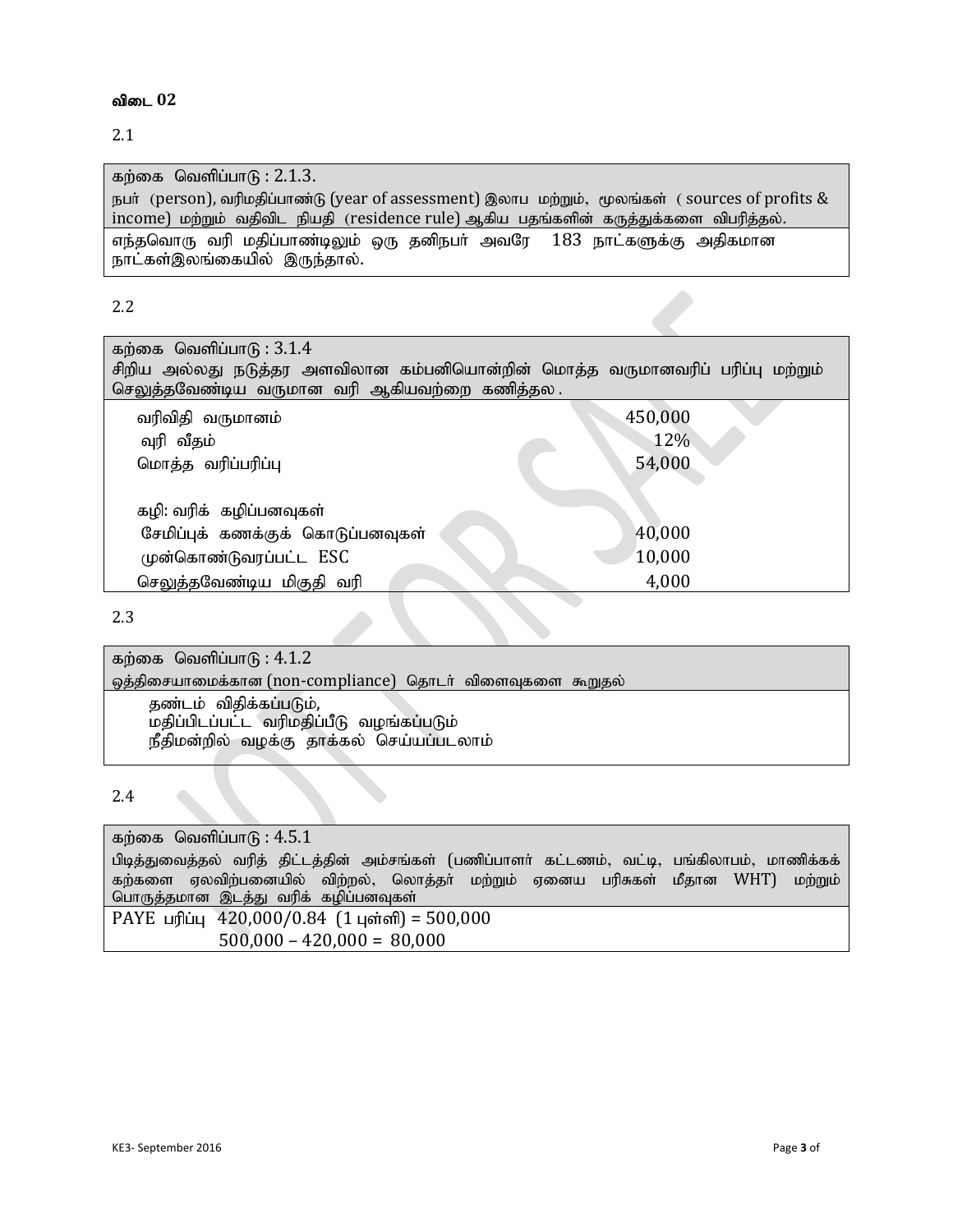| கற்கை வெளிப்பா $(6:5.2.2)$                                                                   |
|----------------------------------------------------------------------------------------------|
| விலக்கப்பட்ட சில பொருட்கள் மற்றும் சேவைகளை (excepted articles and services) நிரற்படுத்துதல். |
| தேசத்தை கட்டியெழுப்பும் வரிச் சட்டத்தின் பகுதி II முதலாவது அட்டவணையில் குறிப்பிட்ட           |
| விலக்கப்பட்ட சேவைகளாவன: .                                                                    |
| மின்சார வினியோகம்;<br>(i)                                                                    |
| (ii) மருத்துவச் சேவைகள்;                                                                     |
| (iii) நீா் வழங்கல்                                                                           |
| (iv) பொருட்கள் மற்றும் பிரயாணிகள் போக்குவரத்து.                                              |
| (v) சினிமாப் படம் காட்டுதல்                                                                  |
| (vi) உள்நாட்டில் தயாரிக்கப்பட்ட மென்பொதிகளின் விற்பனை                                        |
| (vii) சட்டத்தின் எதிர்பார்க்கும் சேவைகள் அட்டவணையில் உள்ள வேறு                               |
| ஏதாவது சேவை வழங்குதல்.                                                                       |
|                                                                                              |

J.

J

J.

 $\overline{\text{(Glu)}$ ரத்தம்  $10$  புள்ளிகள்)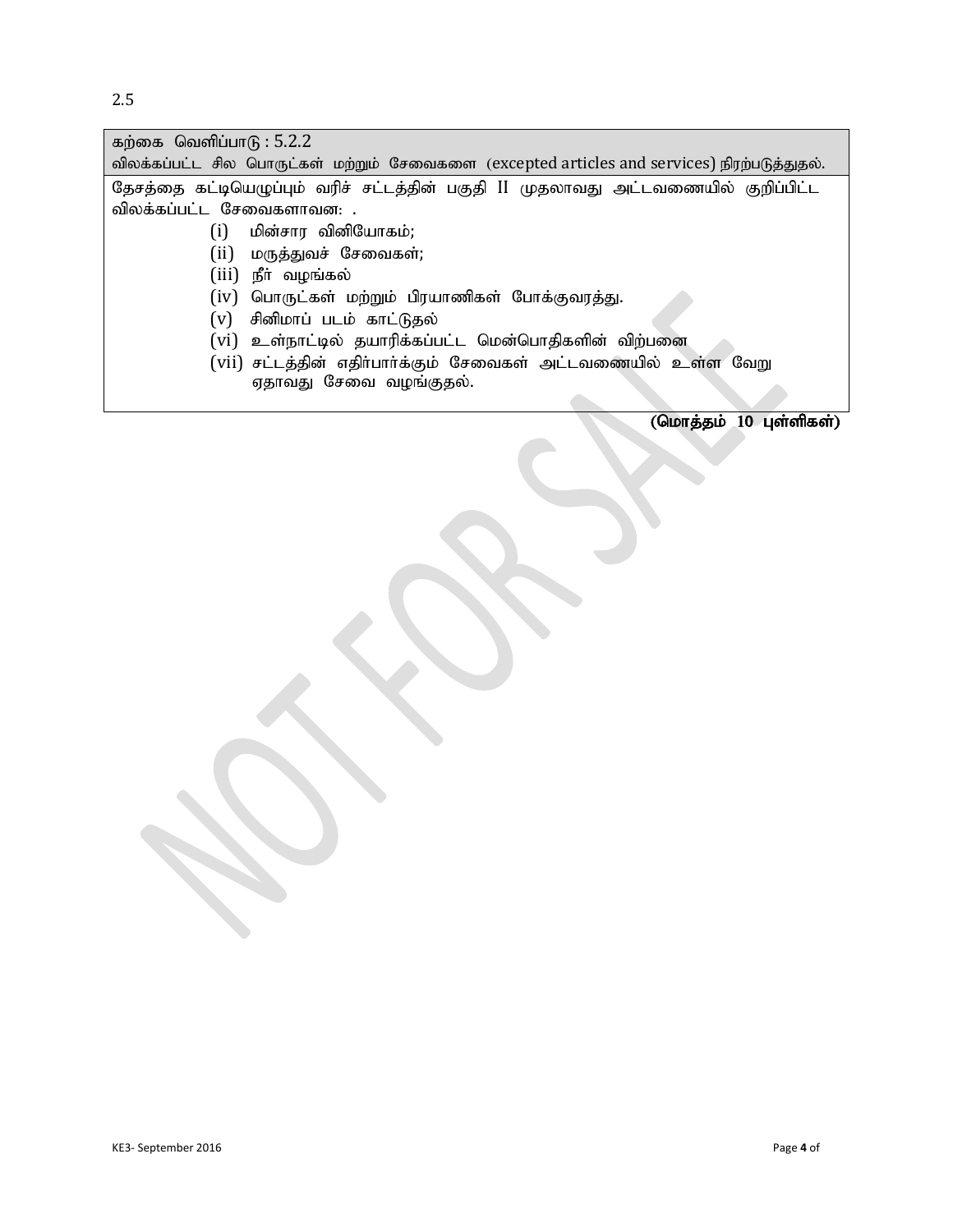#### $\mathbf{d}$ டை  $03$

| வரிமதிப்பாண்டு 2015/2016 க்கு திரு லலித் செலுத்தவேண்டிய வருமான வரியை கணிப்பிடல்                    |           |                               |                |
|----------------------------------------------------------------------------------------------------|-----------|-------------------------------|----------------|
|                                                                                                    |           | விலக்கு/<br>பரிப்பு<br>அற்றது | பரிப்பு        |
| தொழில் வருமானம்                                                                                    |           |                               |                |
| சம்பளம்- 176,000 x 12                                                                              |           |                               | 2,112,000      |
| குடியிருப்பு (வீட்டுப்) பயன்கள்<br>(i) உரிமையாளருக்கு செலுத்திய வாடகை $60,000 \times 12 = 720,000$ |           |                               |                |
| (ii) வரி மதிப்பு= RA + சோலைவரி 50,000 +5000 =55,000                                                |           |                               |                |
| (iii) (i) மற்றும் (ii) இல் அதிகமானது =720,000                                                      |           |                               |                |
| (iv) தொழில் வருமானம் ரூபா $1,800,000$ க்கு அதிகமானதால்,                                            |           |                               |                |
| இது ரூபா 180,000 க்கு மட்டுப்படுத்தப்படும்                                                         |           |                               |                |
| (iii) மற்றும் (iv) இல் குறைவானது $180,000$<br>(v)                                                  |           |                               | 180,000        |
| ஆயுட்காப்புறுதிக் கட்டணம்                                                                          |           |                               | 90,000         |
|                                                                                                    |           |                               |                |
| வாகனப் படி 50,000 x 12 = 600,000                                                                   |           |                               |                |
| விலக்கு - மாதாந்தம் ரூபா $50,000/- = (600,000)$                                                    |           | 600,000                       | $\overline{0}$ |
|                                                                                                    |           |                               |                |
|                                                                                                    |           |                               |                |
| தொழிலிலிருந்து சட்டநியதி வருமானம்                                                                  |           |                               | 2,382,000      |
|                                                                                                    |           |                               |                |
| வாடகை வருமானம்                                                                                     |           |                               |                |
| $120,000 \times 12 = 1,440,000$<br>பெற்ற மொத்த வாடகை                                               |           |                               |                |
| கழி: சோலை வரி<br>20,000                                                                            |           |                               |                |
| 1,420,000                                                                                          |           |                               |                |
| 355,000<br>கழி:25% தருத்தத்திற்கு                                                                  |           |                               |                |
| 1,065,000<br>நிகர வாடகை                                                                            |           |                               |                |
|                                                                                                    |           |                               |                |
| 100,000<br>நிகர ஆண்டுப் பெறுமதி (NAV)=                                                             |           |                               |                |
| நிகர வாடகை NAV இனைவிட அதிகமானதால்,நிகர வாடகை வரிப்                                                 |           |                               |                |
| பரிப்புக்கு உட்படும்                                                                               |           |                               | 1,065,000      |
| வட்டி வருமானம்                                                                                     |           |                               |                |
| திறைசேரி உண்டியலிலிருந்து - ரூபா 63,000 இது சட்ட                                                   |           |                               |                |
| நியதி வருமானத்தின் பகுதி அல்ல                                                                      |           | 63,000                        |                |
| சேமிப்புக்<br>கணக்கிலிருந்து ஆண்டின்போது                                                           | பெற்ற     |                               |                |
| ரூபா 24,000. பிடித்துவைத்தல்வரி கழிக்கப்படவில்லை                                                   |           |                               |                |
| சேமிப்புக் கணக்கிலிருந்து மாத வட்டி ரூபா $5,000/-$ .                                               |           | 24,000                        |                |
| க்கு குறைவானதால் விலக்களிப்புப் பெற்றது.                                                           |           |                               |                |
| நிரற்படுத்திய கம்பனிப் பங்குகள் விற்பனை இலாபம் - விலக்களிப்பு                                      |           | 102,000                       |                |
| <u>வியாபார வருமானம்</u>                                                                            |           |                               |                |
| கணக்கின்படி நிகர இலாபம்                                                                            | 2,069,000 |                               |                |
| கூட்டு/( கழி)-                                                                                     |           |                               |                |
| ஏட்டுத் தேய்மானம் – கணனி                                                                           | 80,000    |                               |                |

KE3- September 2016 Page **5** of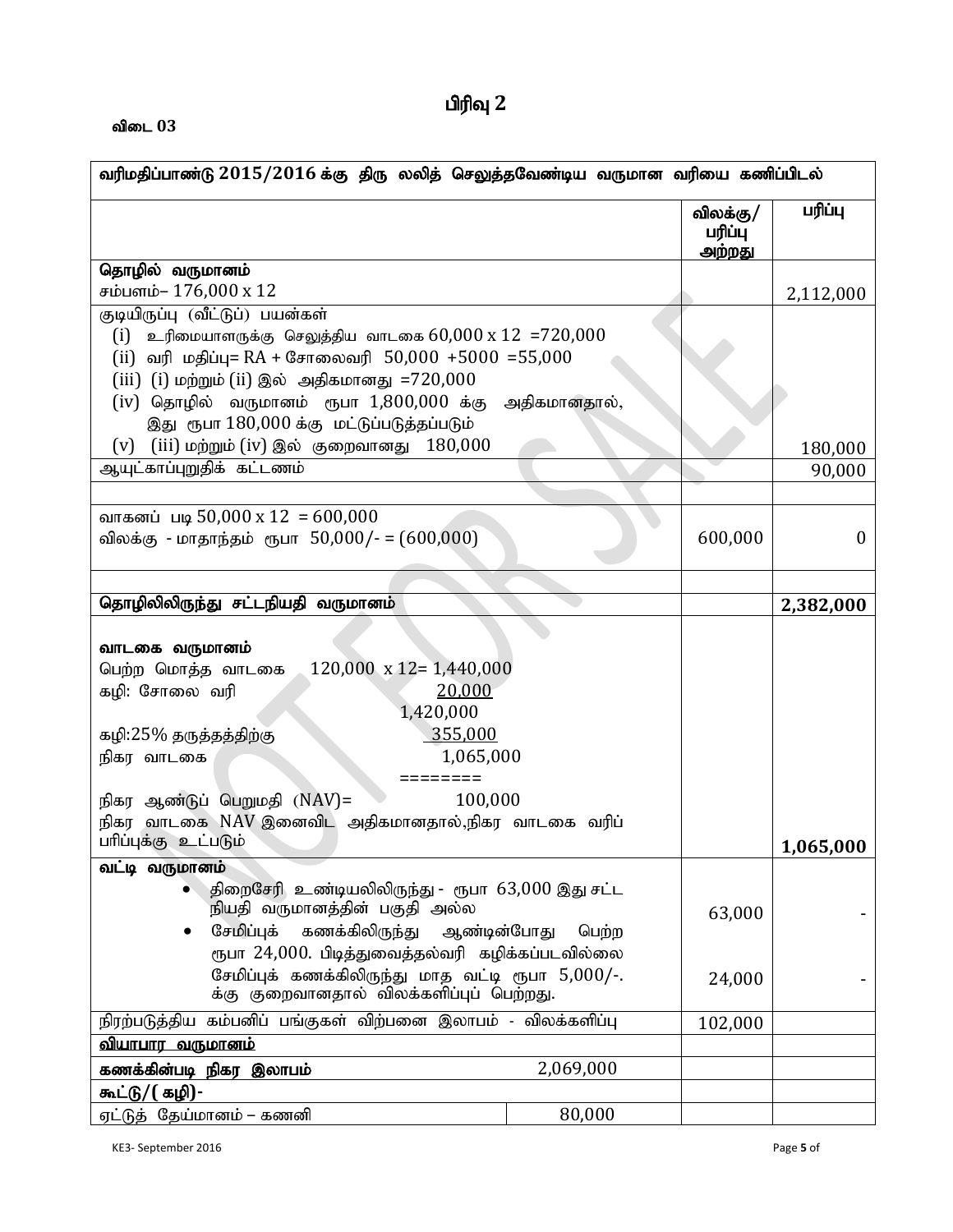| மூலதனப் படி 60,000x 25%                             | (15,000)  |           |
|-----------------------------------------------------|-----------|-----------|
| ஏட்டுத் தேய்மானம் – போட்டோப் பிரதி எந்திரம்         | 40,000    |           |
| மூலதனப் படி 120,000x 331/3%                         | (40,000)  |           |
| முன்னதாக செலுத்திய வாடகை அனுமதிக்கப்படாது           |           |           |
| $480,000 - 384,000 =$                               | 96,000    |           |
| வட்டி                                               | 1,223,000 |           |
| அன்பளிப்பு                                          | 10,000    |           |
| செம்மையாக்கிய இலாபம்                                | 3,463,000 | 3,463,000 |
| மொத்த சட்டநியதி வருமானம்                            |           | 6,910,000 |
| கழி: பிரிவு 32 இன் கீழ் கழிப்பனவுகள்                |           |           |
| கட்டிடம் கட்டுவதற்கு பெற்ற கடன் மீது செலுத்திய      |           | 1,223,000 |
| வட்டி — அனுமதிக்கப்படும்                            |           |           |
| தொழில் வருமானத்திலிருந்து எதுவும் கழிக்கப்பட        |           |           |
| முடியாது. எனினும் அவருக்கு <mark>போதுமான பிற</mark> |           |           |
| <b>மூலங்களிலிருந்து வருமானம்</b> உள்ளது.<br>எனவே,   |           |           |
| வட்டிக் கொடுப்பனவு கழிக்கப்படலாம்.                  |           |           |
| வரி மதிப்பு வருமானம்                                |           | 5,687,000 |
| கழி: தகைமைக் கொடுப்பனவுகள்                          |           |           |
| கோவிலுக்கு<br>அன்பளிப்பு<br>அனுமதிக்கப்படாது        |           |           |
| தகைமைக் கொடுப்பனவு அல்ல                             |           |           |
| ஆயுட்காப்புறுதிக் கட்டணம் - Rs.90,000               |           |           |
| வரிமதிப்பு வருமானத்தின் 1/3 அல்லது 75,000/-         |           | 75,000    |
| இரண்டில் குறைந்த தொகைக்கு மட்டுப்படுத்தியது.        |           |           |
| சமூக செயற்திட்டம்மீதான கொடுப்பனவு 1,200,000         |           |           |
| (அதிகபட்சம் ரூபா 1 மில்லியனுக்கு மட்டுப்பட்டது)     |           | 1,000,000 |
|                                                     |           |           |
| தொழில் வருமானத்திலிருந்து எதுவும் கழிக்கப்பட        |           |           |
| எனினும் அவருக்கு <b>போதுமான பிற</b><br>முடியாது.    |           |           |
| <u>மூலங்களிலிருந்து வருமானம்</u> உள்ளது.<br>எனவே,   |           |           |
| ஆயுட்காப்புறுதிக் கட்டணம் கழிக்கப்படலாம்            |           |           |
|                                                     |           |           |
| தொழில் வலுமானம் மீது தகைமைக் கொடுப்பனவு             |           |           |
| தனிப்பட்ட படி                                       |           | 250,000   |
| தனிப்பட்ட படி (personal allowance)                  |           | 500,000   |
| வரிவிதி வருமானம்                                    |           | 3,862,000 |
| @ 4% 20,000<br>முதலாவது 500,000                     |           |           |
| 500,000<br>@ 8% 40,000<br>அடுத்த                    |           |           |
| வியாபார  வருமானம் 2,230,000 @ $10\%$                |           |           |
| 223,000                                             |           |           |
| அடுத்த 500,000<br>@ 12%<br>60,000                   |           |           |
| 132,000<br>@ 16%<br>21,120<br>kpFjp                 |           |           |
| செலுத்தவேண்டிய மொத்த வருமான வரி                     | 364,120   |           |
| கழி: வரிக் கழிப்பனவுகள்                             |           |           |
| சுயமதிப்பீட்டின்கீழ் செலுத்தியது                    | 100,000   |           |
| <b>PAYE</b>                                         | 103,440   |           |
| செலுத்தவேண்டிய மிகுதி வரி                           | 160,680   |           |
|                                                     |           |           |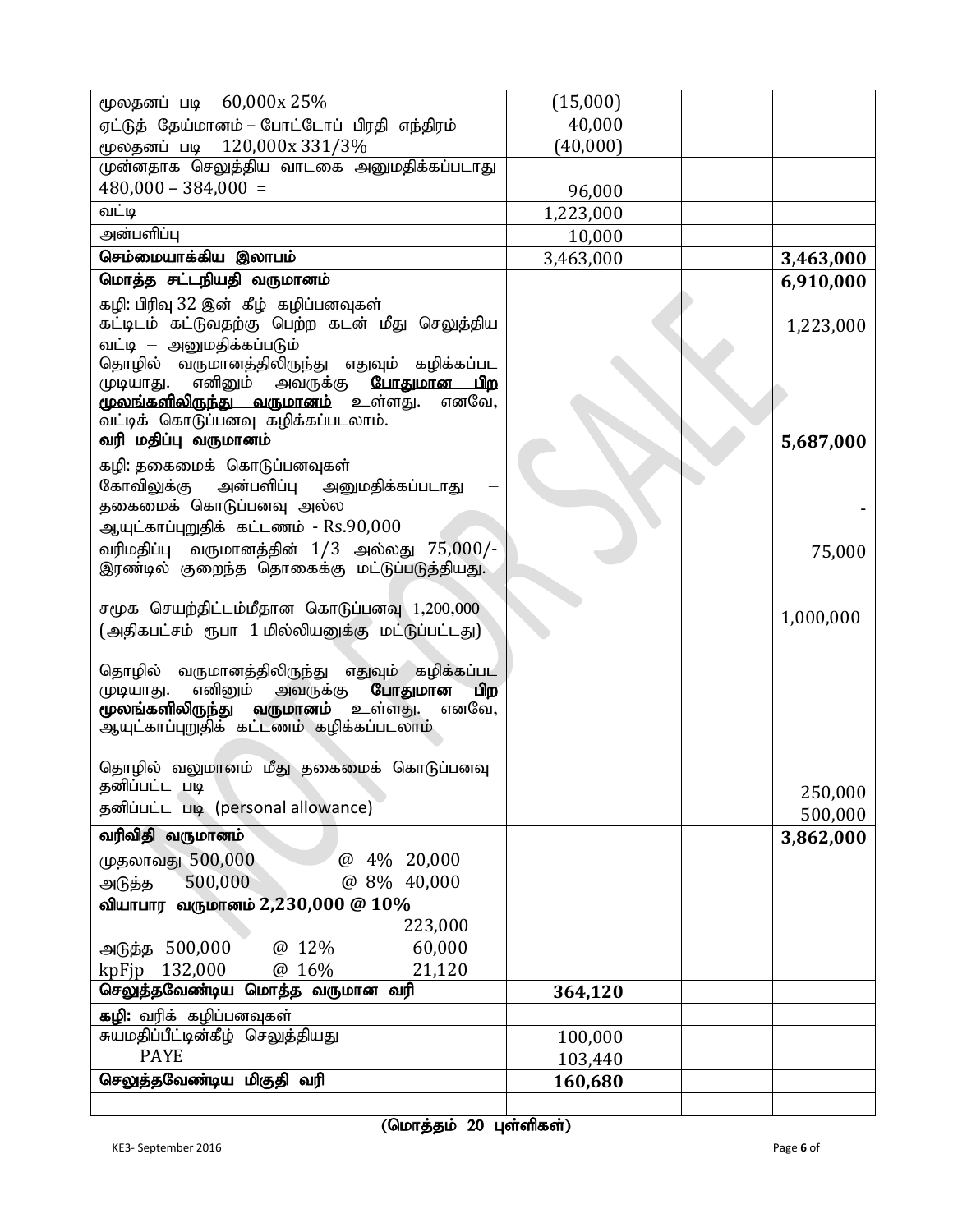# **பிரிவு 01**

# விடை 04

## 4.1

கற்கை வெளிப்பாடு:  $5.1.1$ முதல்வா் - முகவா் தொடா்புமுறை ஏற்படுத்தப்படும் சந்தா்ப்பங்களை விபரித்தல். பரஸ்பர உடன்படிக்கையினால்; பின் உறுதிப்படுத்தலினால் (by ratification) அவசரத் தேவையின் காரணமாக, முரண்தடங்கல் மூலம் (by estoppel) சரியான விடை  $B$ 

#### 4.2

கற்கை வெளிப்பா $f$ :

- $1.4.1$  ஓவ்வொரு நிறுவகத்தினதும் ஒழுங்குபடுத்தல் வகிபாத்திரத்தை விபரித்தல்.
- $1.4.2$  இலங்கைப் பட்டயக் கணக்கறிஞர் நிறுவகம், இலங்கை கணக்கீட்டு நியமங்கள் கண்காணிப்பு சபை, காப்பாவணங்கள் பரிமாற்று ஆணைக்குழு, கொழும்பு பங்குமாற்று ஆணையம், $\mid$ முதலீட்டுச் சபை, கம்பனிகள் பதிவாளா், சுங்கத் திணைக்களம், மத்திய வங்கி (நாணய| மாற்றுக் கட்டுப்பாட்டு விடயங்கள்)

#### சரியான விடை C

#### 4.3

கற்கை வெளிப்பா $f<sub>0</sub>: 7.2.1$ 

பணிக்கொடைக்கான உரிமையினை விபரித்தல்.

சரியான விடை **D** 

4.4

கற்கை வெளிப்பா $f$ : 8.2.1

கீழ்வரும் சட்டங்கள் ஒவ்வொன்றையும் சுருக்கமாக விளக்குதல்:

 $2006$  ஆண்டு  $05$  ஆம் இலக்க பணச்சலவைத் தடைச் சட்டம்,  $2006$  ஆண்டு  $19$  ஆம் இலக்க இலத்திரனிய ஊடுசெயற் சட்டம், கணனிக் குற்றச் சட்டம், நுகர்வோர் பாதுகாப்புச் சட்டம்,  $2003$  ஆண்டு  $36$  ஆம் இலக்க புலமை உரிமைச் சட்டம்.

சரியான விடை  $B$ 

4.5

| கற்கை வெளிப்பாடு: 6.3 |  |
|-----------------------|--|
| குததகை                |  |
| சரியான விடை <b>A</b>  |  |

மொத்தம் 10 புள்ளிகள்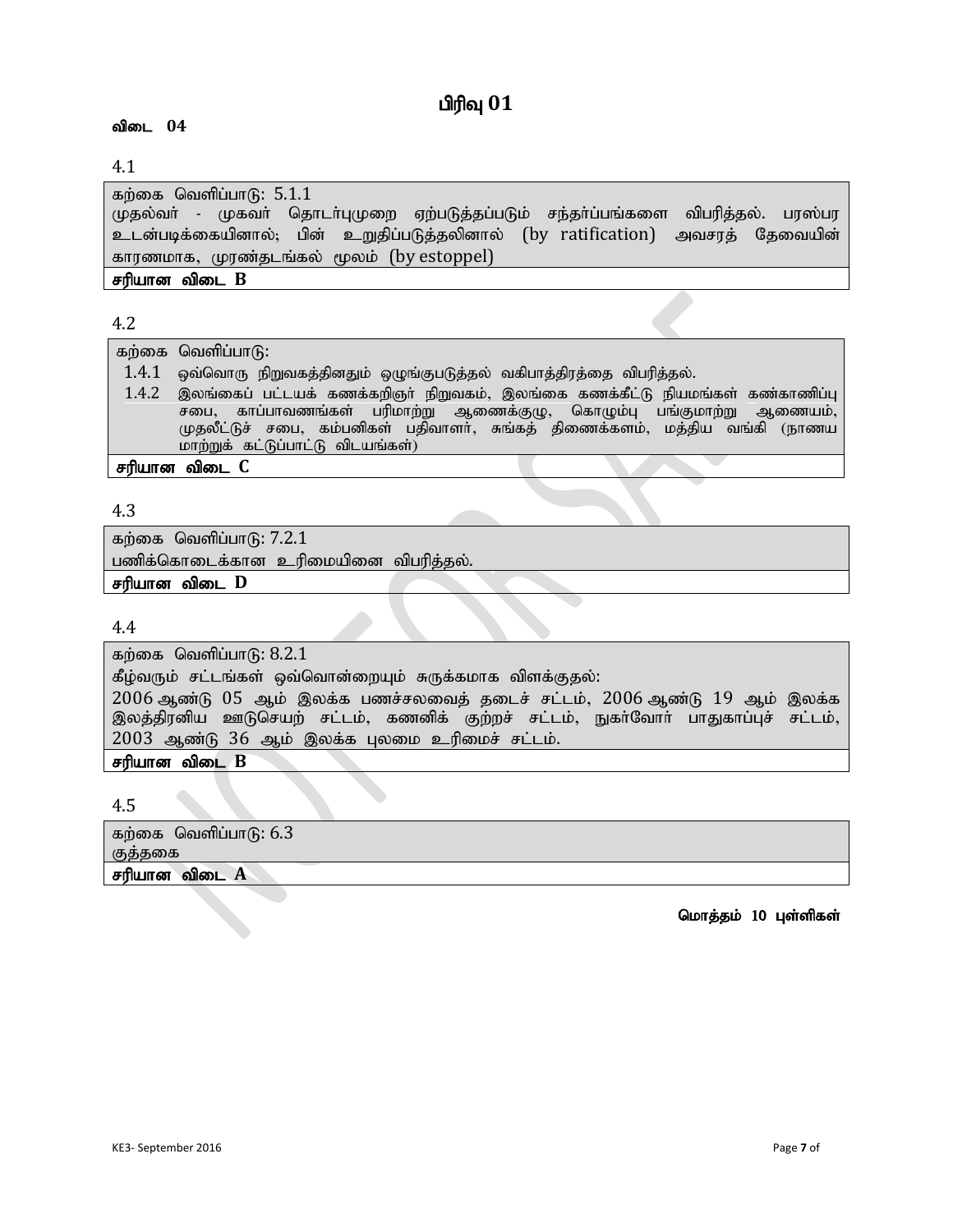5.1

கற்கை வெளிப்பாடு: 2.4.1 ஒப்பந்தம் முடிவுக்கு வரும் முறைகளை விபரித்தல். நிறைவேற்றுதல் மூலம்; உடன்படிக்கை மூலம்; நிலைகுலைவு காரணமாக  $(frustration)$  ; ஒப்பந்த முறிவு  $(breach)$  மூலம் (எதிர்பார்க்கும் முறிவு அடங்கலாக). ஓப்பந்தமொன்று கீழ்வரும் வழிகளில் முடிவுக்கு கொண்டுவரப்படலாம் : நிறைவேற்றுவதன் மூலம் பின்னா் முடிவுக்குக் கொண்டுவரும் புதிய உடன்படிக்கைளை ஏற்படுதுதல் மூலம் முடிவுக்குக் கொண்டுவர முன்னறிவித்தல் கொடுப்பதன்மூலம். ஒரு ஒப்பந்த நிபந்தனையை முறிப்பதன் மூலம். எதிா்பாா்க்கும் ஒப்பந்த முறிவு மூலம் நிலைகுலைவு மூலம் (frustration) சட்ட ஆணை மூலம் :  $\blacksquare$  ஒரு தரப்பினரின் திரவநிலை அற்றுப்போதல்  $\blacksquare$  ஒரு தரப்பினரின் வங்குரோத்து நிலை ு குறிப்பிட்ட காலம் (prescription period) முடிவடைதல்  $\blacksquare$  மேன்மை உரிமையுடன் ஒரு கீழ்த்தர உரிமை ஒருங்குசேருதல்  $\blacksquare$  ஒரு தரப்பு மறு தரப்பினருக்கு அறிவிக்காது, ஒப்பந்தத்தின் முக்கிய கட்டுறுப்பை மாற்றுதல் அல்லது இல்லாமற் செய்தல்.

#### 5.2

கற்கை வெளிப்பாடு: 1.1.1 இலங்கைச் சட்ட முறைமையின் பிரதான கிளைகளையும் அவற்றின் வகிபாகங்களையும் இனங்காண்க.

வழக்குத் தீா்ப்புவழிச் சட்டம் (case laws) எனப்படுவது, இலங்கை உயா்நீதிமன்றம் வழங்கிய தீா்ப்புக்களாகும். (அதாவது உயா் நீதிமன்றமும் மேன்முறையீட்டு நீதிமன்றமும்)).

வழக்கு மூலங்கள் என்பதன் கருத்து, இந்தத் தீர்ப்புக்கள் சட்டங்களாக கொள்ளப்படுகின்றன. அதாவது, ஒரு வழக்கில் வழங்கப்பட்ட தீா்ப்பு ஒத்த வழக்குகளுக்கும் செல்லுபடியாகும்.

வழக்குத் தீர்ப்புவழிச் சட்டமானது நீதியரசர் ஆக்கிய சட்டம் (Judge-made law) , நிறைவேற்றப் படாத சட்டம் (unenacted law) அல்லது நீதிமன்றத் தீர்ப்புக்கள் (judicial decisions) எனவும் அழைக்கப்படும்..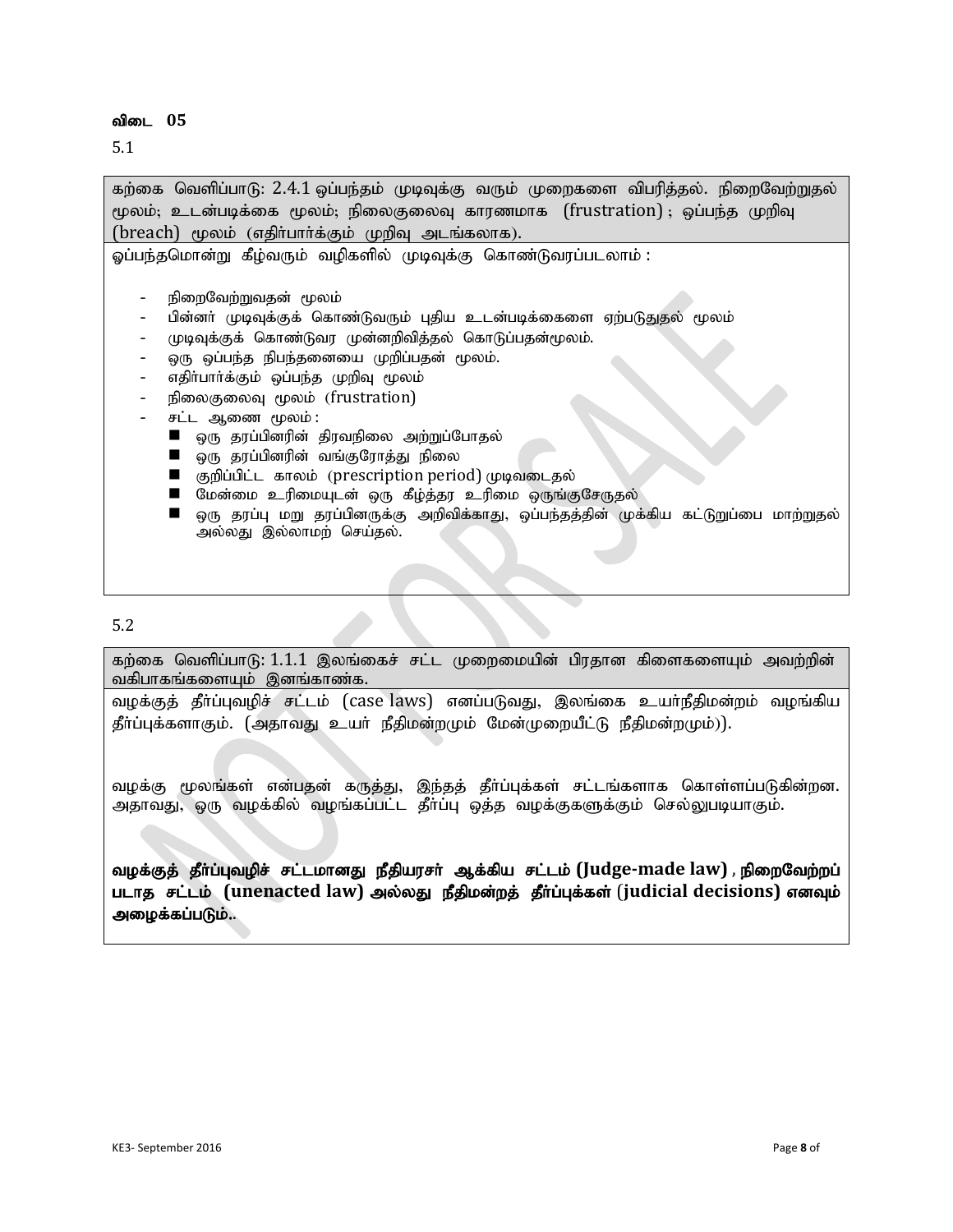5.3

| கற்கை வெளிப்பாடு: 7.3 Shop & Office Act                                                              |
|------------------------------------------------------------------------------------------------------|
| சட்டத்தின் கீழ் தாபனம் ஒன்றினை ''கடை"யாக (shop) கருதுவதற்கு கீழ்வரும் அம்சங்கள்<br>காணப்பட வேண்டும். |
| அது கீழ்வரும் இடமொன்றாக இருத்தல் வேண்டும் ;                                                          |
| சில்லறை அல்லது மொத்த வியாபாம் நடைபெறும் இடம்;                                                        |
| தங்குமிட ஹோட்டல் (residential hotel);                                                                |
| உணவு அல்லது குடிபானப் பொருட்கள் விற்பனை இடம்பெறும் இடம்;                                             |
| சிகை அலங்காரம் அல்லது முடிவெட்டுதல் இடம்பெறும் இடம்;                                                 |
| குறிப்பிடப்பட்ட வேறெந்த வியாபாரம் மேற்கொள்ளப்படும் இடம்.                                             |
|                                                                                                      |
|                                                                                                      |
| E 4                                                                                                  |

## 5.4

# கற்கை வெளிப்பா $f$ 6: 8.2.1

கீழ்வரும் சட்டங்களை சுருக்கமாக குறிப்பிடுக: 2006 ஆண்டு 05 ஆம் இலக்க பணச்சலவைத் தடைச்சட்டம், 2006 ஆண்டு 19 இலக்க இலத்திரனிய ஊடுசெயற் சட்டம், கணனிக் குற்றச் சட்டம், நுகர்வோர் பாதுகாப்புச் சட்டம், 2003 ஆண்டு 36 இலக்க புலமை உரிமைச் சட்டம்.

கொடுக்கல், வாங்கல்களை தடைசெய்யும் கட்டளையின் பிரதான அம்சங்கய்:

- பணச்சலவை செய்வதற்கு பயன்படுத்தும் அல்லது பயன்படுத்திவந்த கணக்கு, ஆதனம், முதலீடு தொடர்புபட்ட எதுவித ஊடுசெயல்களையும் தடைசெய்யும் கட்டளை.<br>கொடுக்கல், வாங்கல்களை தடைசெய்யும் கட்டளையை நடைமுறை၊
- கொடுக்கல், வாங்கல்களை தடைசெய்யும் கட்டளையை நடைமுறைப்படுத்துவத அது மேல்நீதிமன்றினால் உறுதிப்படுத்தப்பட்டிருக்க வேண்டும்.
- மேல் நீதிமன்றினால் நீடிக்கப்பட்டிருந்தாலன்றி, பொதுவாக கொடுக்கல், வாங்கல் தடைக் கட்டளை 7 நாட்களுக்கு செல்லுபடியாகும்.
- கொடுக்கல், வாங்கற் தடைக் கட்டளை அமுலில் இருக்கும்போது, அந்தக் தடைக்கு ஆட்பட்ட கணக்கு, ஆதனம் அல்லது முதலீட்டினை பாதிக்கும் எந்த ஊடுசெயலும் பயனற்றதும் செல்லாததுமாகும் (null and void).

# 5.5

| கற்கை வெளிப்பாடு: $3.6.1$                                                             |
|---------------------------------------------------------------------------------------|
| கிரய, காப்புறுதி, கேழ்வு ஒப்பந்தம் (CIF contract) மற்றும் கப்பற் தளம்வரை இலவசம் (FOB  |
| contrac) இரண்டுக்குமிடையிலான வேறுபாட்டினை இனங்காணல்.                                  |
| கிரய, காப்புறுதி, கேழ்வு ஒப்பந்தத்தின் கீழ் விற்பனையாளரின் பிரதான கடமைகளுள் சில:      |
|                                                                                       |
| (a)<br>ஒப்பந்தம் கொண்டுள்ள விபரங்களுக்கு அமைய பொருட்களை வழங்குதல்.                    |
| (b)<br>கடல் மார்க்கமாக பொருட்களை அனுப்பும் ஒப்பந்தத்தின்கீழ், பொருட்கள் ஒப்பந்தத்தில் |
| குறிப்பிட்ட இடத்தில் (துறைமுகத்தில்) வினியோகித்தல்.                                   |
| (c)<br>வாங்குனருக்கு பயனளிக்கக்கூடியதாக காப்புறுதி ஒழுங்குசெய்தல்.                    |
| (d)<br>பொருட்களின் விற்பனை விலைப்பட்டியலை தயாரித்தல்.                                 |
| (e)<br>பொருட்கள் வந்தடைந்திருப்பின் அவற்றை பெறுவதற்காக அல்லது கப்பலில் அனுப்பும்      |
| போது அவை இழக்கப்பட்டிருப்பின் அதனை ஈடுசெய்வதற்கு ஏதுவாக பொருட்களை                     |
| அனுப்பி நியாயமான காலத்தினுள் கப்பல் ஏற்றுச் சீட்டு (Bill of lading), காப்புறுதிப்     |
| பத்திரம் மற்றும் விலைப்பட்டியலை வாங்குனருக்கு வழங்குதல்.                              |
|                                                                                       |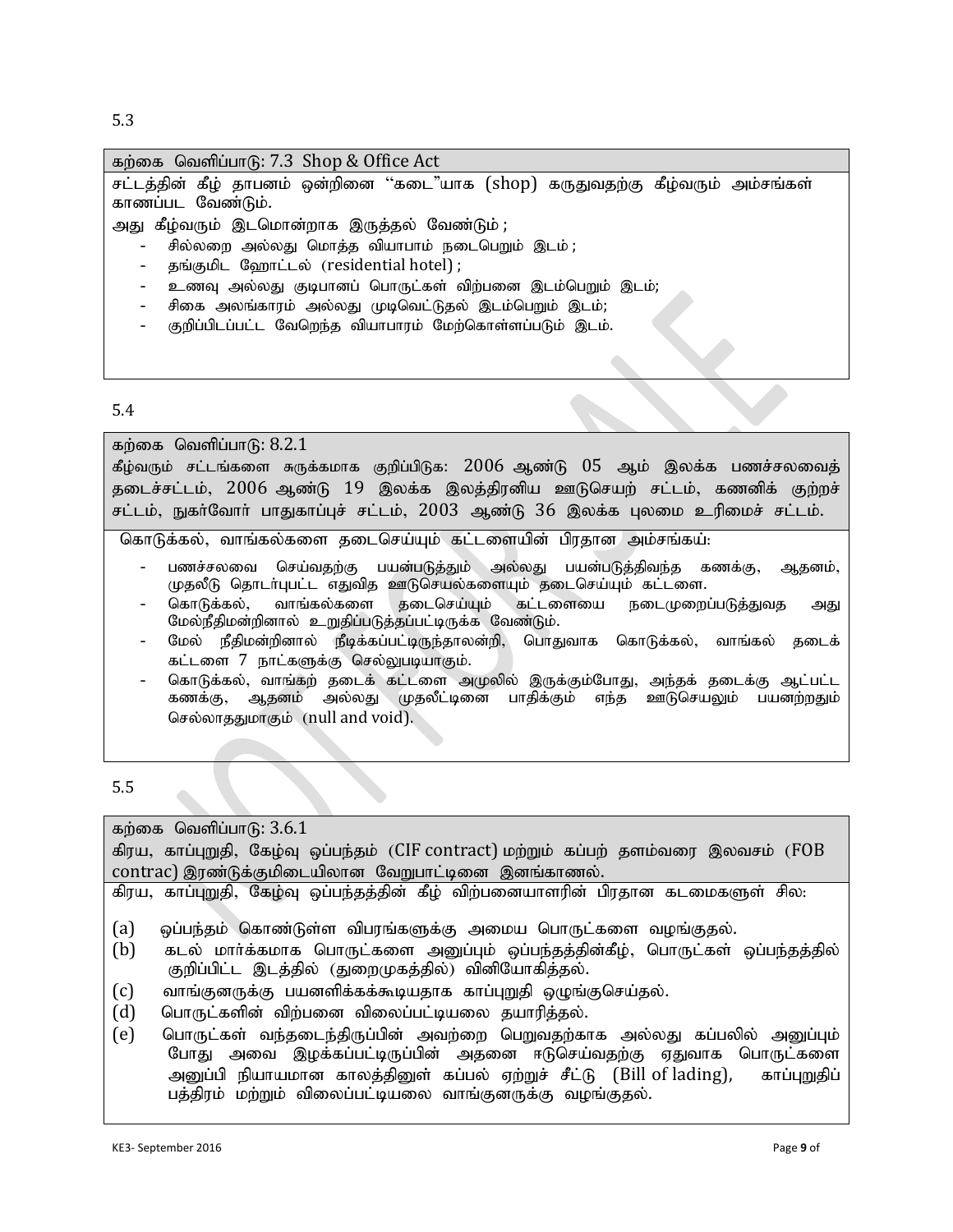# பிரிவு 2

விடை 06

பகுதி (a)

உரிய கற்கை வெளிப்பாடு:  $2.1.1$ செல்லுபடியாகும் ஒப்பந்தம் ஒன்றிற்கான தேவைப்பாடுகளை விபரித்தல். அதாவது: கொடைமுனைவு, ஏற்றுக்கொள்ளல், சட்டரீதியாக கட்டுப்படுவதற்கான நோக்கம், லெயிசியோ எனோா்மிஸ் "Laesio Enormis" கோட்பாடு அடங்கலாக தராதரமும் வடிவமும் (capacity and form). லப்பந்த உடன்படிக்கை, கொடைமுனைவு, ஏற்றுக்கொள்ளல், லப்பந்தத்திற்கான தராதரம், லப்பந்த வடிவம் மற்றும் சம்மத யதார்த்தம் எனும் பதங்களின் பொருள்வரையறை.

வருணவின் வயது 18 ஆண்டிலும் குறைவானதால் அவர் ஒரு பராயமடையாதவர்.

பொதுவாக பருவமடையாதவா் சட்டரீதியாக கட்டுப்படுத்தும் ஒப்பந்தத்தை ஏற்படுத்த முடியாது.

எனினும், ஒப்பந்தம் கல்வித் தேவைக்கானதாகவும், பராயமடையாதவருக்கு தீங்கற்றதாகவும் இருப்பின், பொது விதிக்கு விதிவிலக்காக பராயமடையாதவர் சட்டரீதியாக கட்டுப்படுத்தும் ஒப்பந்தங்களை செய்துகொள்ள முடியும்.

இந்தச் சந்தா்ப்பத்தில், ஒப்பந்தமானது தொழிற்பயிற்சிக்கானது. அதாவது, இங்கு வருணவுக்கு நடைமுறை விடயங்கள் போதிக்கப்படும்.

எனவே, அத்தகைய ஒப்பந்தத்தினை பராயமடையாதவர் செய்துகொள்ளமுடியும். அது அவரை கட்டுப்படுத்தும்.

எனவே, வருண மாமன் கருவுடன் தொழிற்பயிற்சி ஒப்பந்தம் செய்துகொள்ளலாம்.

பகுதி (b)

தூப்பட்டுள்ள சந்தர்ப்பம் *Neale v Merrett [1930] WN 189* எனும் தீர்மானிக்கப்பட்ட வழக்கின் நிகழ்வுகளை ஒத்ததாகும்.

இங்கு வலிதான கொடைமுனைவு காணப்படுகின்றது.

ஒரு செல்லுபடியாகக்கூடிய ஒப்பந்தம் ஏற்படுவதற்கு ரவியினால் தீர்க்கமான நிபந்தனையற்ற (absolute and unqualified) செல்லுபடியான ஏற்றுக்கொள்ளல் இருத்தல் வேண்டும்.

ஆனால் ரவியின் ஏற்பனவானது, நிபந்தனையுடன் கூடியதும் ஆரம்ப கொடைமுனையிலிருந்து வேறுபட்டதும் ஆதலினால், அது பதிற் கொடைமுனைவு ஆகின்றது.

பதிலாக மேற்கொள்ளும் கொடைமுனைவு அல்லது நிபந்தனையுடன்கூடிய ஏற்பனவு ஆரம்ப கொடைமுனைவினை முடிவுக்கு கொண்டுவருகின்றது.

எனவே, இங்கு மணிக்கும் ரவிக்கும் இடையில் வலிதான ஒப்பந்தம் ஏற்படவில்லை.

10 புள்ளிகள்)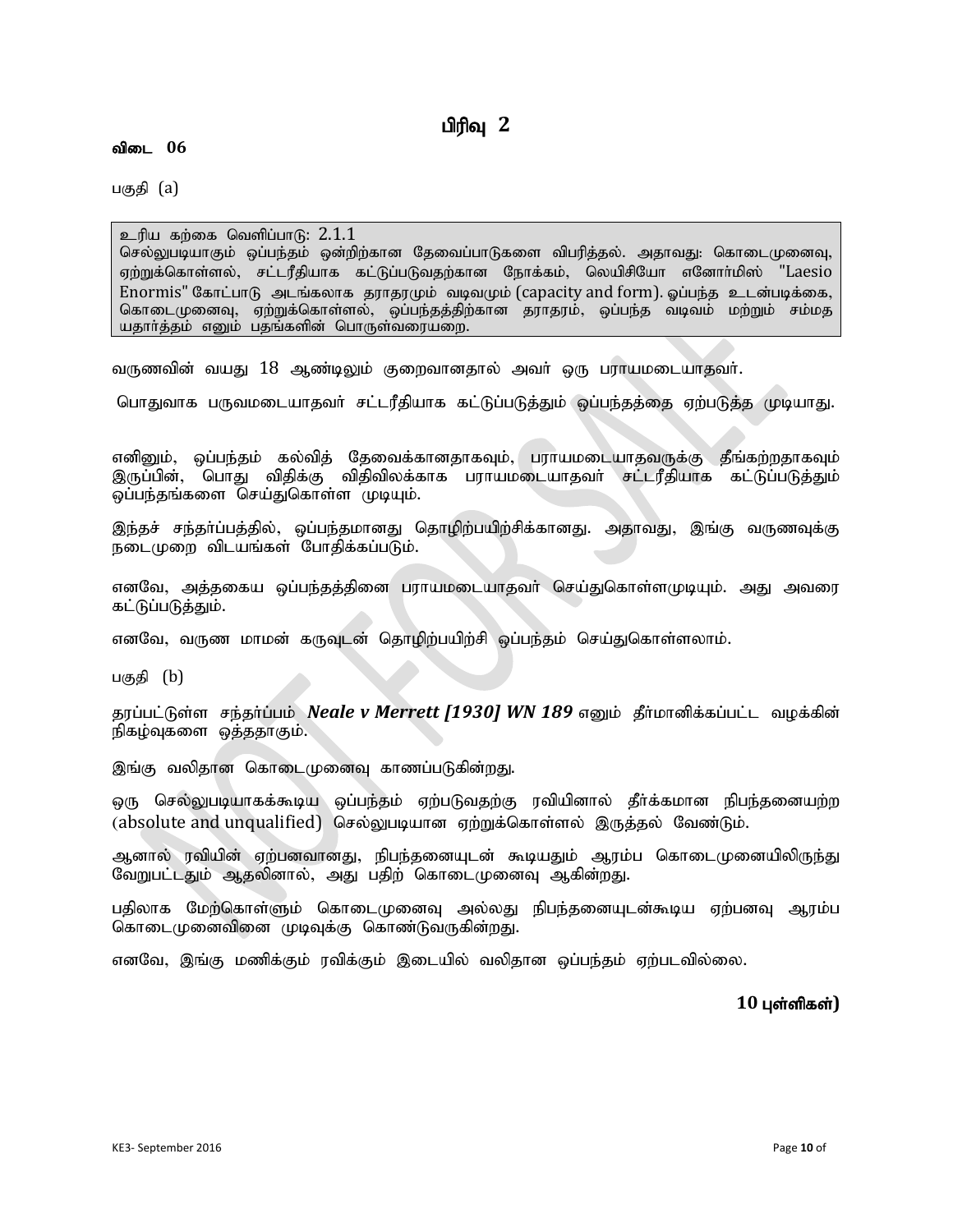பகுதி (a)

உரிய கற்கை வெளிப்பாடு:  $3.2.1$ பொருட்கள் விற்பனை ஒப்பந்தத்தில் கருதப்படும் நிபந்தனைகள் மற்றும் உத்தரவாதங்களை விபரித்தல்.

#### <u>உடன் காசுக்கு விற்றல் மற்றும் விற்பதற்கான உடன்படிக்கை ஆகிய இரண்டின்போதும்</u> <u>விற்கப்படும் பொருள் தொடர்பாக கருதப்படும் கட்டுறுப்பக்கள் கீம்வருவனவாக இருக்கும்.</u>

- விற்பனை ஒன்றினைப் பொறுத்தமட்டில், விற்பவர் பொருளை விற்பதற்கான உரிமையை கொண்டிருப்பாா் என்பது கருதப்படும் நிபந்தனையாகும்.
- ஒரு விற்பனைக்கான உடன்படிக்கையை பொறுத்தமட்டில், விற்பனையாளர் அந்தப்<br>பொருளின் உரித்தினை மாற்றும் தறுவாயில், அதன் விற்கும் உரிமையை பொருளின் உரித்தினை மாற்றும் தறுவாயில், அதன் கொண்டிருப்பாா் என்பது ஒரு கருதப்படும் நிபந்தனையாகும்.
- இங்கு கருதப்படும் உத்தரவாதமானது, வாங்குனா் அந்தப் பொருளைப் பெற்று அதன் பலனை அனுபவிப்பார் என்பதாகும்.
- ஒப்பந்தத்தினை ஏற்படுத்த முன்னா் பொருட்கள் எந்தவித பொறுப்பிற்கோ அல்லது தடங்கல்களுக்கோ ஆளாகியிருப்பதனை வாங்குனா் தெரிந்திருக்க மாட்டாா் என்பது ஒரு கருதப்படும் உத்தரவாதமாகும்.

பகுதி $(b)$ 

 $p$ ெரிய கற்கை வெளிப்பாடு:  $3.4.1$ 

#### $(i)$  பிடியுரிமையை (right of lien) கீழ்வரும் சந்தர்ப்பங்களில் பிரயோகிக்க முடியும்:

- கடன் தொடா்பில் எதுவித இணக்கமுமின்றி பொருட்கள் விற்கப்பட்டபோது.
- பொருட்கள் கடனுக்கு விற்கப்பட்டு, கடன்காலம் காலாவதியாகி இருக்கையில்.
- வாங்குனா் பணம்செலுத்த முடியாத நிலையினை அடைந்துள்ளபோது.

#### $(i)$  கீழ்வரும் சந்தர்ப்பங்களில் பணம்செலுத்தப்படாத விற்பனையாளர் பிடியுரிமை இழப்பார்.

- பொருட்களை விற்பனை செய்வதற்கான உரிமையை வழங்காது, பொருட்களை வாங்குனரிடம் ஒப்படைக்கும் பொருட்டு அவற்றை போக்குவரத்து முகவருக்கு (carrier) அல்லது அதிகாரம் பெற்றோருக்கு (Bailee) வினியோகித்துள்ளபோது.
- வாங்குனா் அல்லது முகவா் பொருட்களை சட்டரீதியாக பெற்றுள்ளபோது.
- இந்த உரிமை விலக்கப்பட்டு (waived) உள்ளபோது.

 $(10 \text{ L} \cdot \text{S} \cdot \text{S} \cdot \text{S} \cdot \text{S} \cdot \text{S} \cdot \text{S} \cdot \text{S} \cdot \text{S} \cdot \text{S} \cdot \text{S} \cdot \text{S} \cdot \text{S} \cdot \text{S} \cdot \text{S} \cdot \text{S} \cdot \text{S} \cdot \text{S} \cdot \text{S} \cdot \text{S} \cdot \text{S} \cdot \text{S} \cdot \text{S} \cdot \text{S} \cdot \text{S} \cdot \text{S} \cdot \text{S} \cdot \text{S} \cdot \text{S} \cdot \text{S} \cdot \text{S} \$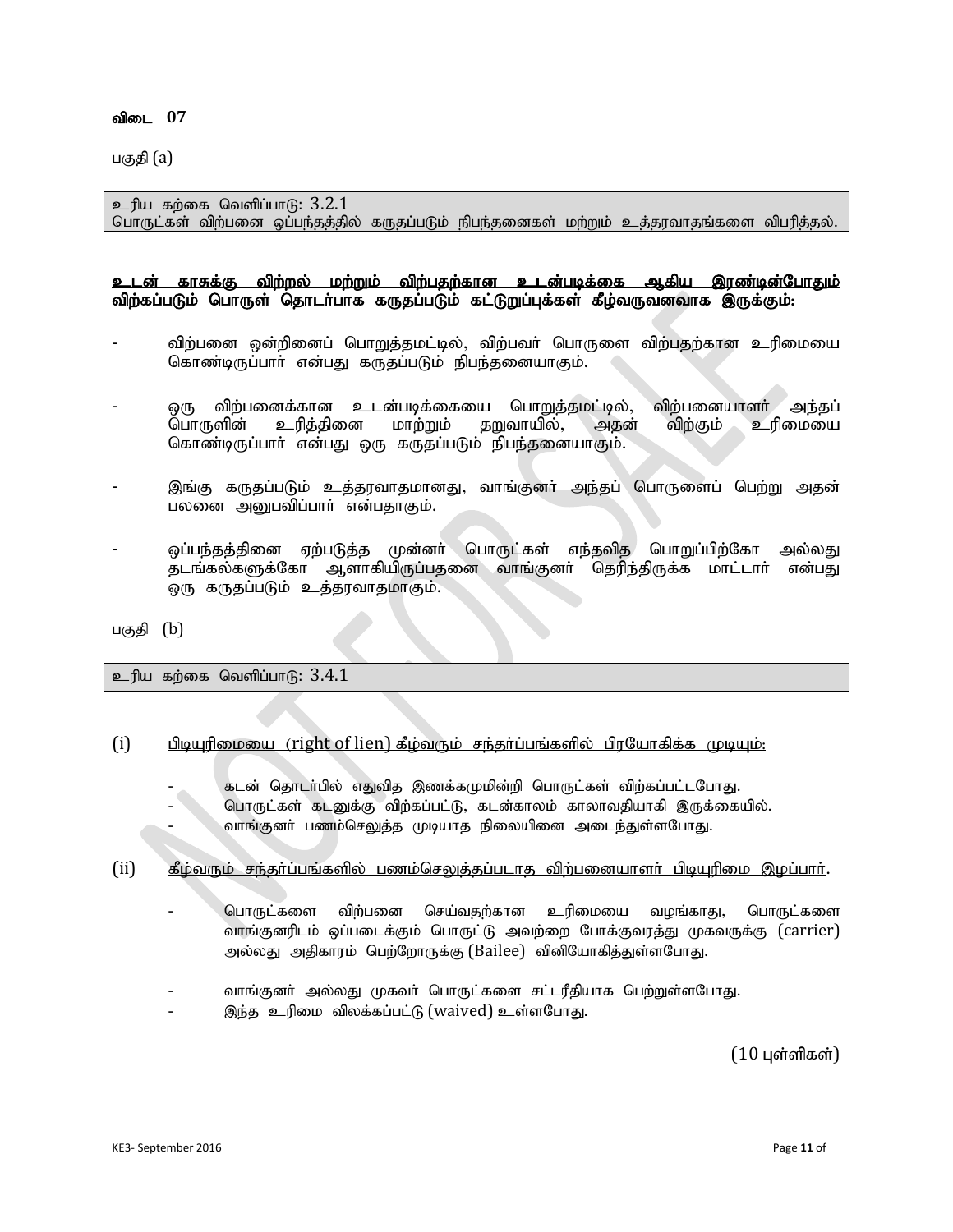பகுதி (a)

உரிய கற்கை வெளிப்பாடு:  $5.4.1$ முகவரொருவர் உண்மையான அதிகாரங்களுக்கு உட்பட்டு, போலியான கோற்றப்பாட்டு (ostensible authority) அதிகாரங்களுக்கு உட்பட்டு மற்றும் அதிகாரமின்றி மேற்கொள்ளும் செயற்பாடுகளுக்கான பரிப்பினை கூறுதல்.

தரப்பட்ட நிலையைஒத்த சம்பவம் *Drew v Nunn* [1879] 4 Q.B.D. 661எனும் தீா்மானிக்கப்பட்ட வழக்கில் ஆராயப்பட்டுள்ளது

வழக்கில் மனைவி கொள்வனவு செய்த உணவுப்பொருட் கிரயத்தை கணவர் செலுத்தவேண்டும் எனத் தீர்மானிக்கப்பட்டது.

பொதுவாக, முதல்வரின் சுயநினைவின்மை (mental incapacity) முகவராண்மை ஒப்பந்தத்தினை முடிவுக்குக் கொண்டுவரும்.

ஆனால், முகவா் முதல்வரின் சுயநினைவின்மை பற்றித் தெரிந்திராது மூன்றாம் தரப்பினருடன் செய்துகொள்ளும் ஒப்பந்தங்கள் முதல்வரை கட்டுப்படுத்தும்.

எனவே, சவா் .`.புட் நிலையத்தில் சுனித்தா கடனுக்கு கொள்வனவு செய்த பொருட்களுக்கு பணம் செலுத்தவேண்டிய கடப்பாடு அநுரவுக்கு உள்ளது.

பகுதி $(b)$ 

உரிய கற்கை வெளிப்பாடு:  $5.7.5$ 

பங்குடமைச் சட்டத்தில், பங்குடமை உடன்படிக்கையில் குறிப்பிட்டிருந்தால் அன்றி, ஒரு புதிய பங்காளரை சோ்த்துக்கொள்வதற்கு சகல பங்காளா்களதும் இணககப்பாடு அவசியம்.

எல்லாப் பங்காளர்களாலும் ஏற்படுத்திக் கையொப்பமிடப்படும் பங்குடமை உடன்படிக்கை அந்த பங்குடமையின் ஆட்சிச் சாசனமாக (governing constitution) செயற்படும்.

இது ஏனைய விடயங்களுடன், குறிப்பிட்ட பங்குடமையின் பங்காளர்களின் உரிமைகள் மற்றும் கடமைகளை குறிப்பிடுகின்றது.

தரப்பட்ட சந்தா்ப்பத்தில், சுசித் பங்காளா் ஆவதனை கெவின் தடைசெய்ய முடியாது<br>ஏனெனில், பங்குடமை உடன்படிக்கையில் குறிப்பிட்ட சரத்தானது கெவினின் உடன்படிக்கையில் இணக்கப்பாட்டுடன் ஏற்படுத்தப்பட்டமையால் ஆகும்.

 $(10 \text{ L}$ ள்ளிகள்)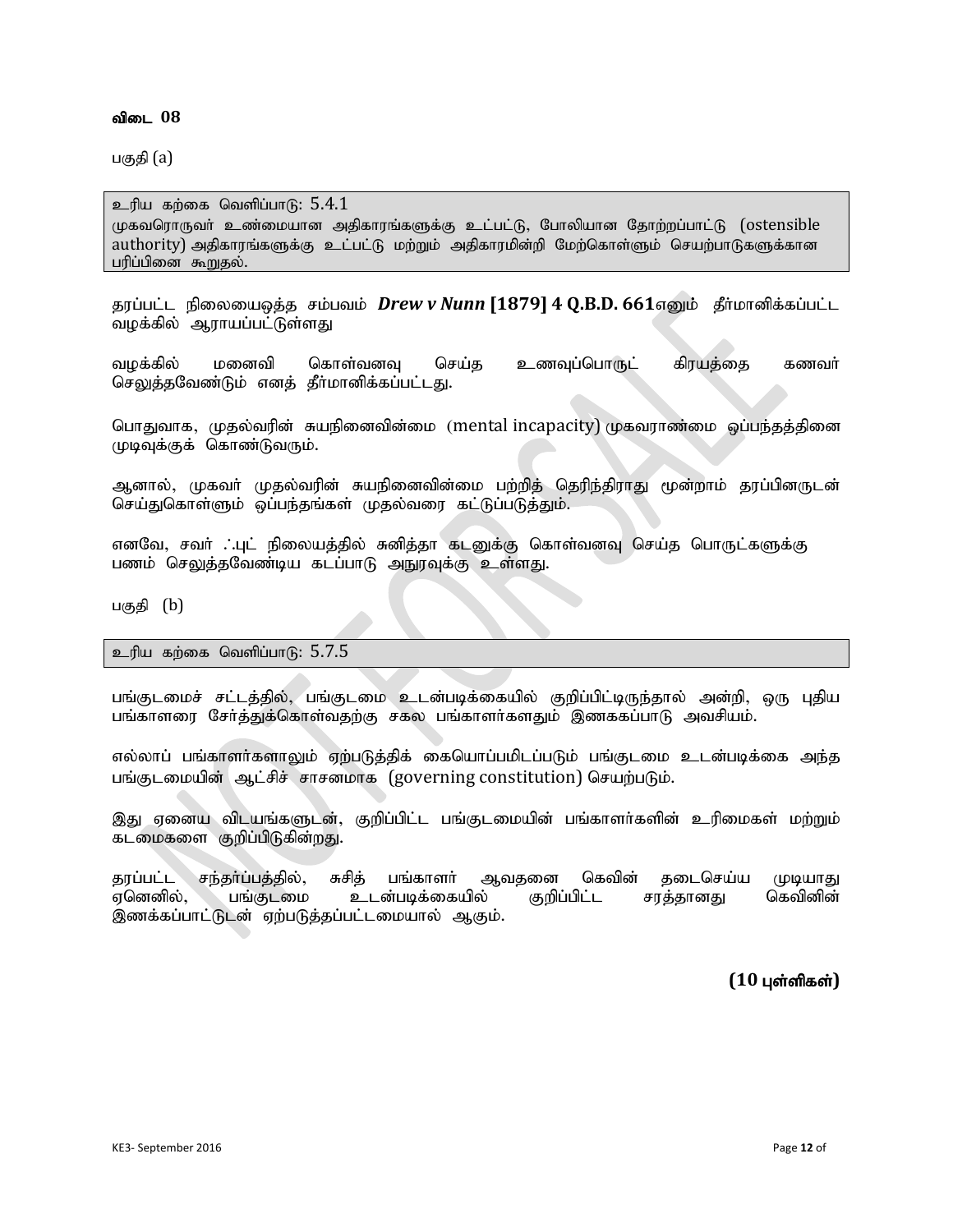பகுதி (a)

#### உரிய கற்கை வெளிப்பா $f$ 6.1.3

மீயுயர் நம்பிக்கை (uberrimae fidei), அடையக்கூடிய நாட்டம் (curable interest) மற்றும் இழப்பீட்டுத் தத்துவம் (indemnity) தொடர்பாக (முழு மற்றும் பகுதிக் காப்புறுதி அடங்கலாக) காப்புறுதி ஒப்பந்த தத்துவங்களை விபரித்தல்

காப்புறுதி பெறவிரும்பும் ஒருவா் காப்புறுதிக் கம்பனி வழங்கும் படிவம் அல்லது பிரகடனம் லன்றினை பர்க்கி செய்கல் வேண்டும்.

அந்தப் படிவத்திலுள்ள வனாக்களுக்கு அளிக்கும் விடைகள் பொருண்மையான விடயங்கள் தொடா்பில் தவறானவையாக காணப்படின், அற்வாறு பெறப்பட்ட காப்புறுதி ஒப்பந்தம் காப்புறுதி வழங்குனரின் விருப்பின்பேரில் வலிதற்றதாக (voidable) ஆக்கப்படலாம்.

எல்லாக் காப்புறுதி ஒப்பந்தங்களிலும் மிக முக்கியமான விடயம், காப்புறுதிக்கு விண்ணப்பிப்பவர் தமது சகல பிரகடனங்களிலும் மீயுயர் நம்பிக்கையை (utmost good faith uberrimae fidei) பிரயோகிக்கவேண்டிய கடமை அவரின் மீது விதிக்கப்பட்டுள்ளமையாகும்.

மீயுயா் நம்பிக்கைக் கோட்பாடு என்பது, காப்புறுதி வழங்குனா் தாம் எடுக்கவுள்ள இடரினை உரியமுறையில் மதிப்பாய்வு செய்வதற்கு ஏதுவாக காப்புறுதி பெற விரும்புபவா் அவருக்கு<br>தெரிந்த அல்லது அவா் தெரிந்திருக்கவேண்டிய ஒவ்வொரு பொருண்மையான அவா் ; தெரிந்திருக்கவேண்டிய உண்மையையும் காப்புறுதி வழங்குனருக்கு தெரிவிக்கவேண்டிய கடப்பாட்டை கொண்டிருப்பது ஆகும்.

தரப்பட்டுள்ள சந்தா்ப்பத்தில் பொருண்மையான உண்மைகளை வெளிப்படுத்தவேண்டிய மீயுயா் நம்பிக்கைக் கடமையிலிருந்து பத்மன் தவறியுள்ளார்.

எனவே, அந்தக் காப்புறுதி நிராகரிக்கப்படலாம்..

பகுதி **(b)** 

உரிய கற்கை வெளிப்பாடு:  $4.2.1$ 

#### <u>காசோலையொன்றில் குறுக்குக் கோடிடுவதன் சட்டரீகியான காக்கம்:</u>

ஒரு காசோலையின் முகப்பில் குறுக்காக இரண்டு சமாந்தர கோடுகள் வரையப்படின் அது குறுக்குக் கோடிடலாகும். அக்குடன் அந்த சமாந்தர கோடுகளுக்கு இடையில் வாசகங்கள் எழுதப்படலாம்.

காசோலைமீது குறுக்குக்கோடிடுவதனதன் தாக்கம், அந்தக் காசோலைமீதான கொடுப்பனவு கருமபீடக்கில் அன்றி, வங்கிக் கணக்கினூடாக செலுத்தப்படவேண்டும் எனும் அறிவுறுத்தலை கொடுப்பனவு செய்யும் வங்கிக்கு வழங்குதல் ஆகும்.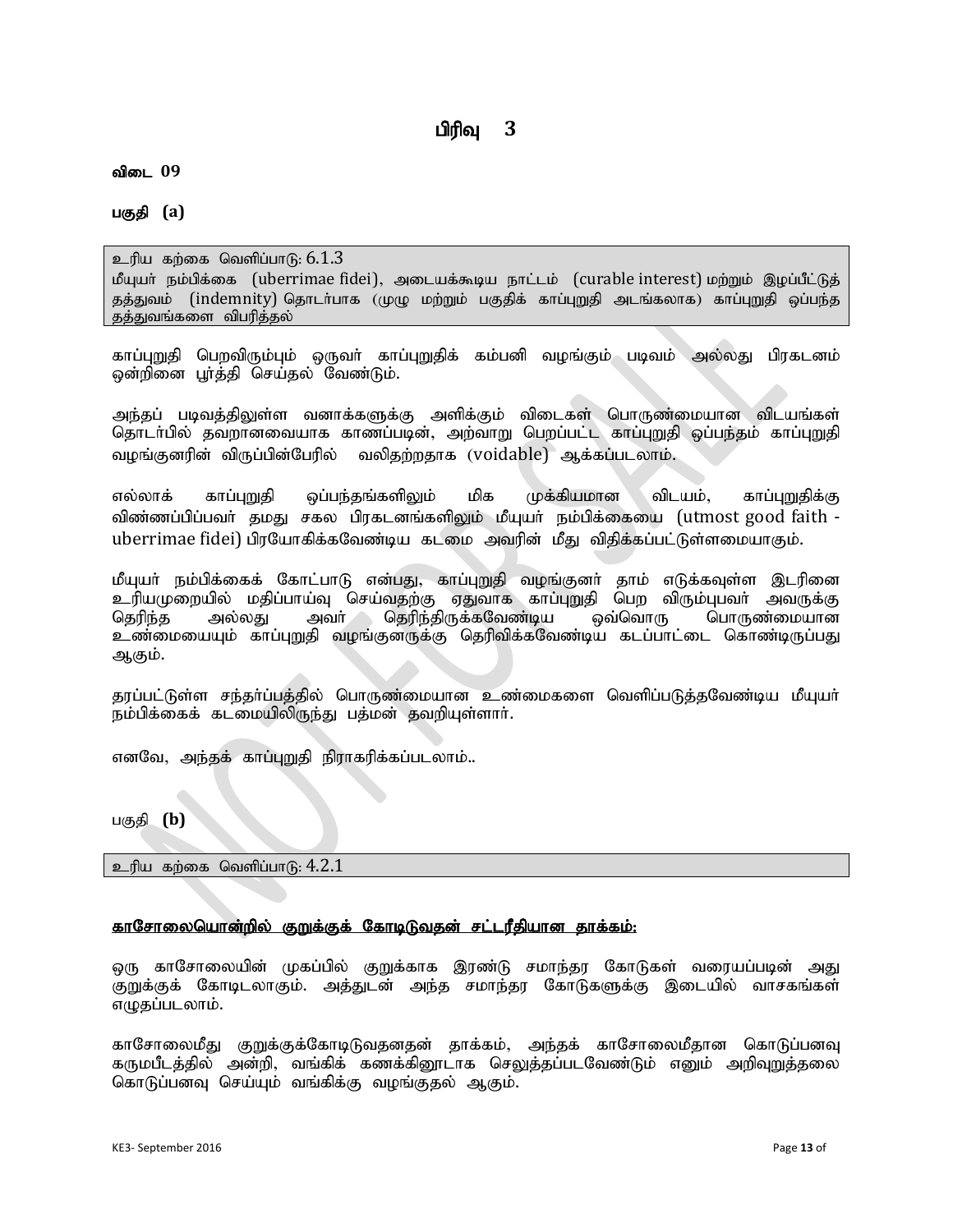#### குறுக்குக் கோடிடலின் வேறுபட்ட வகைகள்

நடைமுறையில் பயன்படுத்தப்படும் குறுக்குக்கோடிடலின் பிரதான வகைகள் கீழ்வருமாறு:

#### nghJthd FWf;Ff;Nfhbly; (**General crossing)**:

ஒரு காசோலையின் முகப்பில் குறுக்காக இரு சமாந்தரமான கோடுகள் வரையப்பட்டு அந்தக் கோடுகளுக்கு இடையில் "கம்பனி" (and company) அல்லது "கைமாறத்தகாதது" (not negotiabl எனும் வாசகம் எழுதப்பட்டோ அல்லது எழுதப்படாமலோ சேர்க்கப்படும் பட்சத்தில் அது பொதுவான குறுக்குக் கோடிடல் ஆகும்.

#### tpNrl FWf;Ff; Nfhbly; (**Special crossing)**:

ஒரு காசோலையின் முகப்பில் குறுக்காக இரு சமாந்தரமான கோடுகள் வரையப்பட்டு அந்தக் கோடுகளுக்கு இடையில் வங்கியாளரின் பெயா் எழுதப்பட்டு, ''கைமாறத்தகாதது" எனும் பதம் சேர்க்கப்பட்டோ அல்லது சேர்க்கப்படமலோ இருப்பின், அது விசேட குறுக்குக்கோடிடலை குறிக்கும்.

#### ifkhwj;jfhj FWf;Ff;Nfhbly; (**Not negotiable crossing)**:

லுருவர் ''கைமாறத்தகாதது" எனும் சொல் சேர்க்கப்பட்ட குறுக்குக்கோடிட்ட காசோலையினை கொண்டிருப்பின் அவர் அந்தக் காசோலையை வழங்கியவரிலும் பார்க்க அதிக உரிமையை (better title) கொண்டிருக்கமாட்டார்.

# பெறுனர் கணக்குக்கு குறுக்குக்கோடிடல் (Account Payee crossing):

மாற்றுண்டியல் மைங்குச் சட்டம் (Bills of Exchange Ordinance) இந்த வகையான குறுக்குக் கோடிடல் பற்றி குறிப்பிடாத போதிலும், இது வங்கித்துறையால் ஏற்றுக்கொள்ளப்பட்ட ஒரு நடைமுறையாகும். ஒரு காசோலையின் முகப்பில் குறுக்காக இரு சமாந்தரமான கோடுகளை வரைந்து அக்கோடுகளுக்கு இடையில் ''பெறுனா் கணக்குக்கு மாத்திரம்" எனும் வாசகம் எழுதப்பட்டிருப்பின், அது பெறுனரின் கணக்கில் மாத்திரம் பதிவுசெய்யவேண்டும் எனும் அறிவித்தலை வங்கியாளருக்கு தெரிவிப்பதற்காகும்.

 $(10 \text{ L} \cdot \text{S} \cdot \text{S} \cdot \text{S})$